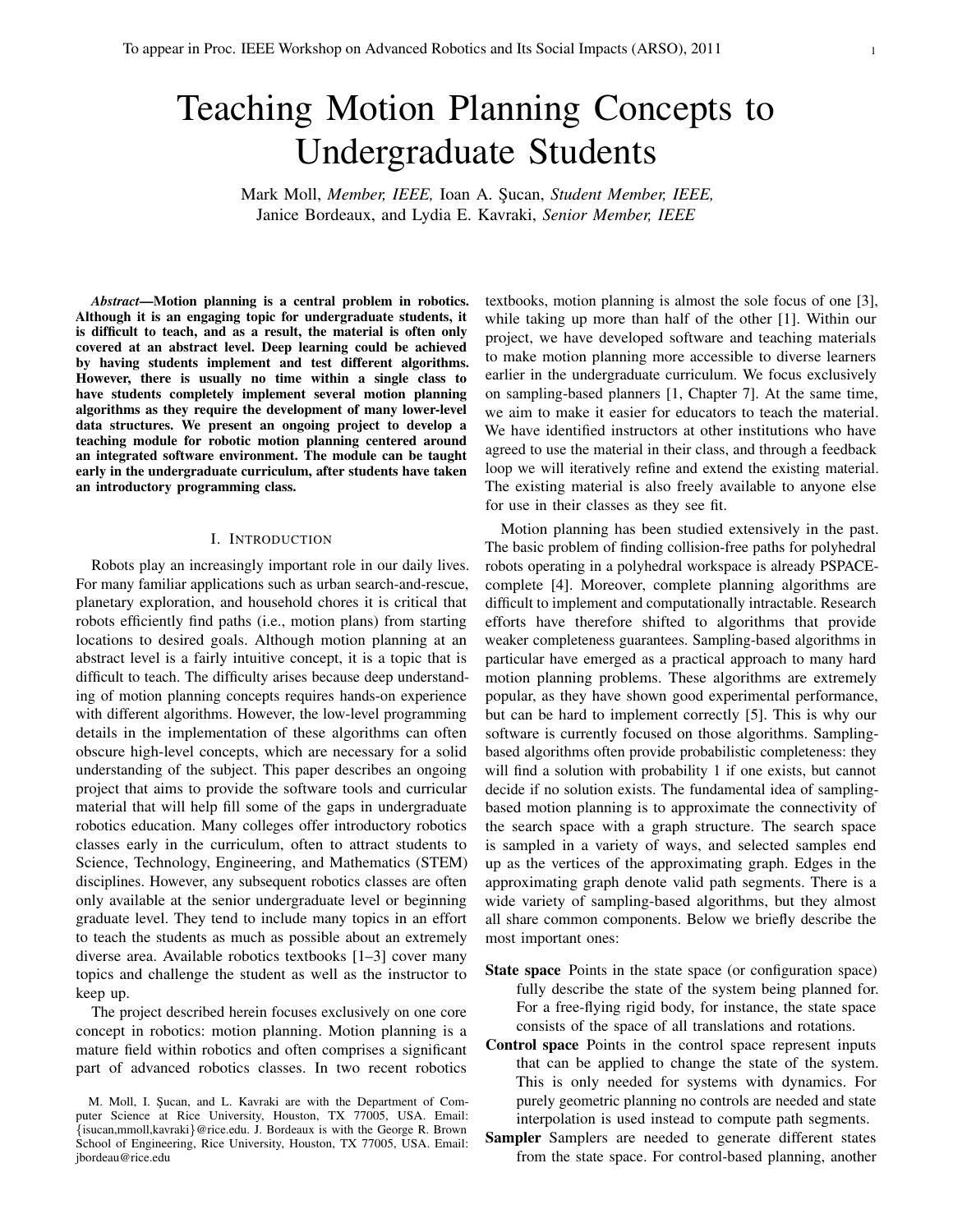sampler is needed to generate different controls.

- State validity checker A state validity checker is a function that computes whether a sampled state is valid. For example, it can determine whether the state is collisionfree and whether velocities and accelerations are within bounds.
- Local planner For geometric planning the local planner usually performs some kind of interpolation in the state space between two different states. For planning with controls the local planner is a function that computes a resulting trajectory when a control is applied for some period of time starting from some initial state.

The motion planning curriculum we have developed enhances deep understanding of these concepts as well as several state of the art motion planning algorithms. The curriculum is supported by an integrated software environment described in the following section.

# II. MOTION PLANNING SOFTWARE DEVELOPMENT

# *A. The Open Motion Planning Library*

The software we have developed is based on the Open Motion Planning Library [6], which we released in December 2010. This C++ library was designed to have a clear mapping between the concepts described above and C++ classes. We have created Python bindings for the library, allowing students to access almost all of OMPL's functionality through Python as well. Since many institutions use Python for introductory programming classes, the Python bindings are intended to help in making the code more accessible to novice programmers. The OMPL library is also efficient, lightweight, easy to integrate with external software, and easy to install. It contains implementations of many sampling-based algorithms such as PRM [7], RRT [8], KPIECE [9], SBL [10], EST [11], and many more.

## *B. OMPL.app: A Graphical User Interface for OMPL*

We have developed an additional software layer called OMPL.app, based on OMPL. OMPL.app adds integration with PQP [12], a collision checking library, and Assimp [13], a library for reading CAD files, and defines a state validity checker for 2D and 3D rigid body motions that checks whether states are collision-free. Furthermore, OMPL.app includes many example models for robots and environments, so that it is easy for students to get started. Students are able to solve motion problems without writing any code through a GUI that is also included (shown in Fig. 1). A student can load meshes that represent the environment and a robot, define start and goal states, and simply click on the "Solve" button to obtain a solution. If a solution is found, it is played back by animating the robot along the found path. Optionally, a trace of the found path can replace the animation (by unchecking the "Animate" check-box). It is also possible to show a workspace projection of the states that were explored by the planner, which can be helpful in tuning planner parameters or with selecting the appropriate planning algorithm for a particular problem. By default, the program assumes that students want to plan for a free-flying 3D rigid body (i.e., the state space is SE(3)), but



Fig. 1. The OMPL.app graphical interface. A solution path is shown for a car-like robot driving out of a "bug trap" environment.

planning in SE(2) is possible as well. We have also pre-defined a number of common robot types that require controls: a blimp, a quadrotor, and a number of car models. For each robot type, the appropriate planners can be selected in the "Planner" tab (otherwise a default one will be automatically selected). Once a planner is chosen, its parameters can be tuned, if desired. Finally, the student can adjust the bounding box for the robot's position. By default this is the bounding box of the environment mesh.

## *C. An Example Program*

OMPL offers a simple API to maximize ease of use. Figure 2 shows the complete code necessary for planning the motion of a rigid body between two states, in Python and C++. In both cases, the only steps taken in the code are: instantiate the space to plan in  $(SE(3)$ , line 1), create a simple planning context (using SimpleSetup, line 4), specify a function that distinguishes valid states (line 6), specify the input start and goal states (lines 8–13), and finally, compute the solution (line 14). The SimpleSetup class initializes instantiations of the core motion planning classes with reasonable defaults, which can be overridden if desired.

Essentially, the execution of the code can be reduced to three simple steps: (1) specify the space in which planning is to be performed, (2) specify what constitutes a valid state, and (3) specify the input start and goal states. Such simple specifications are desirable for many users who simply want motion planning to work, without having to select problem specific parameters, or different sampling strategies, different planners, etc. The simplicity of the approach we provide is especially useful for students as it allows them to learn incrementally and still solve problems, without having to input a large number of parameters from the beginning. This capability is made possible by OMPL's automatic computation of planning parameters. In the example above, a planner is automatically selected based on the specification of the goal and the space to plan in. The selected planner is then automatically configured by computing reasonable default settings that depend on the planning context. If a user decides to choose their own planner,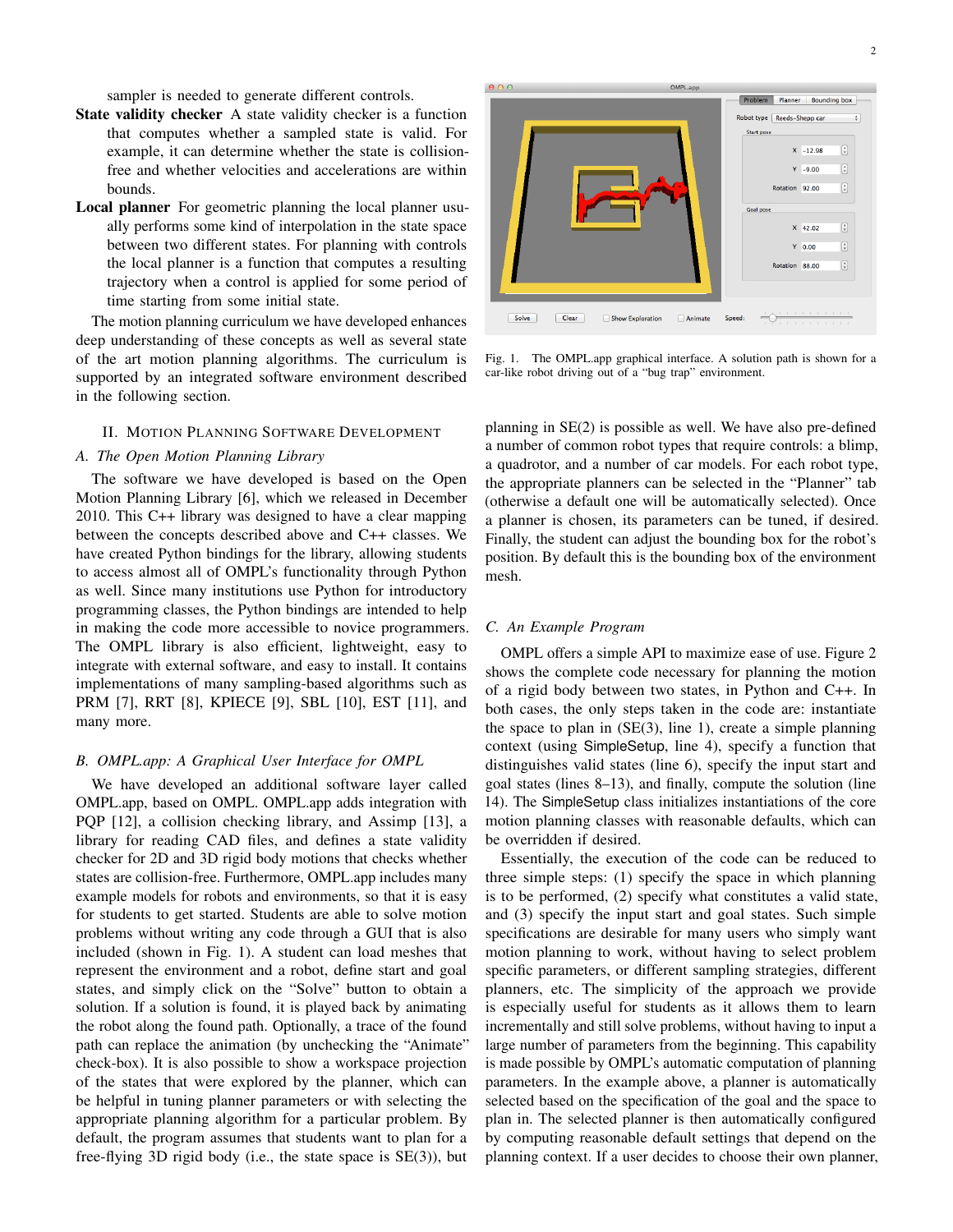```
1 space = SE3StateSpace ( )
2 # s et the bounds ( code om itt e d )
3
   ss = SimpleSetup (space)
5 # " i s S t a t e V a l i d " i s a user−s u p p l i e d f u n c t i o n
   ss . setStateValidityChecker (isStateValid)
 7
s start = State (space)
9 goal = State ( space )
10 # set the start & goal states to some values
11 # ( code om itt e d )
12
13 ss. setStartAndGoalStates (start, goal)
14 solved = ss. solve (1.0)15 if solved:
16 print setup getSolutionPath()
                                                                 StateSpacePtr space(new SE3StateSpace());
                                                             2 / / s et the bounds ( code om itt e d )
                                                             3
                                                             4 SimpleSetup ss (space);
                                                             5 / / " i s S t a t e V a l i d " i s a user−s u p p l i e d f u n c t i o n
                                                                 ss . setStateValidityChecker (isStateValid);
                                                             7
                                                             s ScopedState<SE3StateSpace> start (space);
                                                             9 ScopedState<SE3StateSpace> goal ( space ) ;
                                                             10 // set the start & goal states to some values
                                                             11 / / ( code om itt e d )
                                                             12
                                                             13 ss setStartAndGoalStates (start, goal),
                                                             _{14} bool solved = ss. solve (1.0);
                                                             15 if (solved)
                                                             16 setup getSolutionPath() . print (std : cout);
```
Fig. 2. Solving a motion planning problem with OMPL in Python (left) and in C++ (right).

or set their own parameters, OMPL allows the user to do so completely—no parameters are hidden.

## III. MOTION PLANNING CURRICULUM DEVELOPMENT

We have developed a series of assignments that complement the material presented in class. The assignments are set up so that each assignment builds on the previous one, but without directly depending on it. Furthermore, for each assignment we have developed several versions that vary in depth. One of the aims of our project is to make the material accessible to a broad audience of engineering students, early in the curriculum. In terms of required programming skills, we believe the assignments we have developed can be completed if students have taken an introductory programming class in Python or C++. Since all of the components common to all motion planning algorithms are already implemented, students do not have to spend time implementing any of the low-level data structures, thereby allowing them to focus on the high-level algorithms.

# *A. Evaluating Motion Planning Algorithms*

For students to develop an intuition about the complexity of motion planning, it is useful for them to apply different



Fig. 3. The Benchmark makes it easy to automatically generate plots that compare performance metrics such as success rate across different planning algorithms.

algorithms in OMPL to a variety of example problems. We have created a number of scenarios that can be used with the OMPL.app GUI. Students are asked to run different planners on different problems, experiment with different motion planning algorithms, visualize the output, and reflect on the reported solutions. In a second assignment this process is more formalized through a simple programming assignment where students benchmark motion planning algorithms and different sampling strategies. To aid with this assignment, a Benchmark class is provided. This class automatically collects a large number of statistics, and a post-processing script can be used to analyze the statistics and automatically produce plots for measured data (see Fig. 3). The objective of the assignment is for students to understand performance measures and the effect of certain parameters on performance.

### *B. Implementing a New Planning Algorithm*

After students are familiar with the organization of OMPL and know how to run a planning algorithm, they are asked to implement a variant of a planning algorithm that is already included in OMPL (e.g., implement ADDRRT[14], given the version of RRT in OMPL). This will encourage deep learning of the material without requiring excessive programming. The students also need to apply their newly added algorithm to more challenging problems.

# *C. Open-ended Projects*

For the final assignment, the students can choose from a number of assignments designed around advanced topics in motion planning. Although specific goals are given in each assignment, students are encouraged to research the problem and come up with creative solutions. We have created assignments on topics such as:

Path clustering The type of algorithms implemented in OMPL return a different path on each run. In this assignment students are asked to cluster multiple solution paths for the same motion problem into clusters of similar paths. Such clusters often correspond to a homotopy class, a concept from topology.